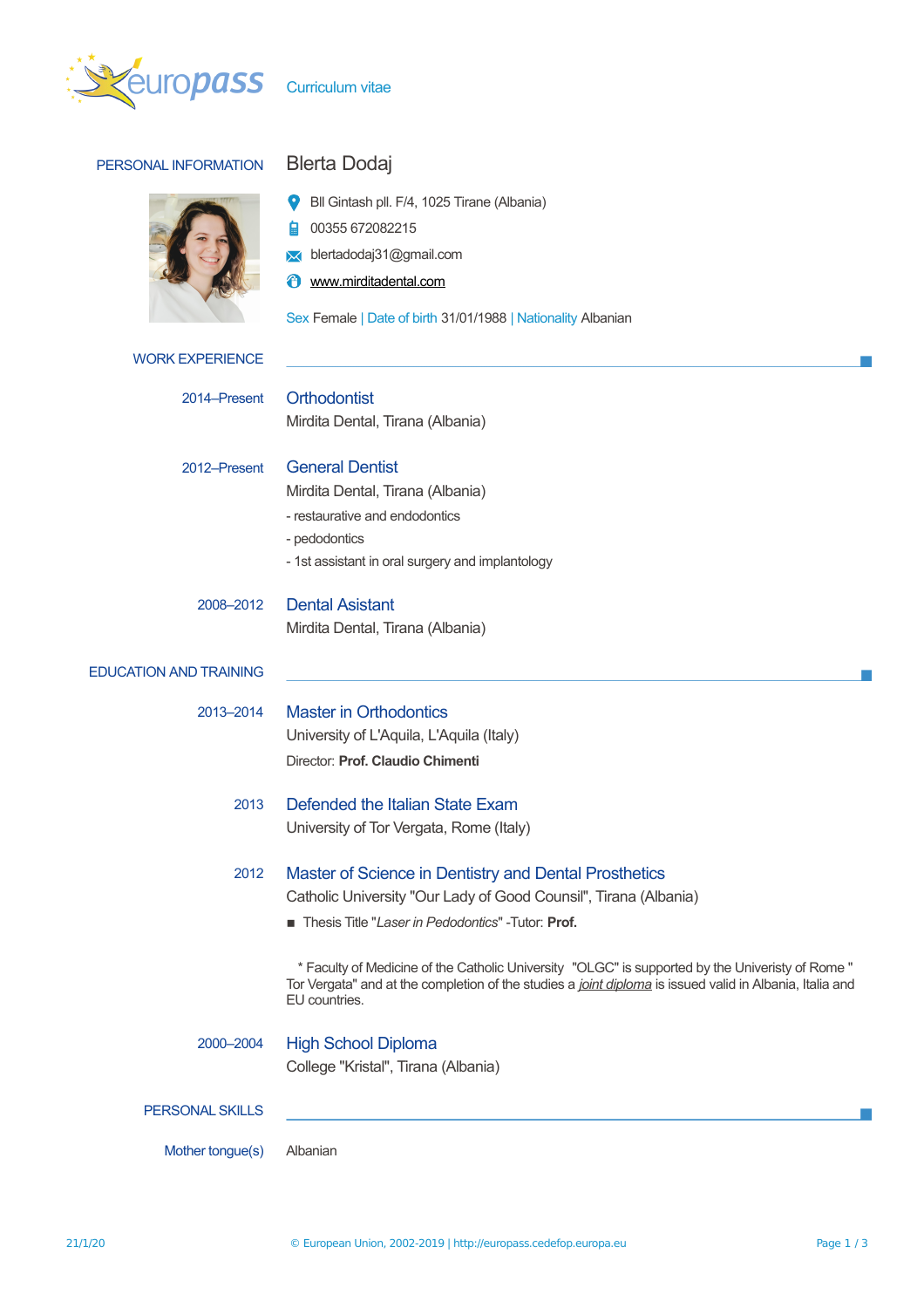

## **Curriculum vitae Blerta Dodaj**

 $\mathbb{R}^n$ 

| Foreign language(s) | <b>UNDERSTANDING</b> |         | <b>SPEAKING</b>    |                   | <b>WRITING</b> |
|---------------------|----------------------|---------|--------------------|-------------------|----------------|
|                     | Listening            | Reading | Spoken interaction | Spoken production |                |
| Italian             | C2                   | C2      | C2                 | C2                | C2             |
| English             | С1                   | С1      | C1                 | С1                | C1             |

Levels: A1 and A2: Basic user - B1 and B2: Independent user - C1 and C2: Proficient user [Common European Framework of Reference for Languages](http://europass.cedefop.europa.eu/en/resources/european-language-levels-cefr)

| Digital skills | <b>SELF-ASSESSMENT</b>                |                  |                     |                  |                     |
|----------------|---------------------------------------|------------------|---------------------|------------------|---------------------|
|                | <b>Information</b><br>processing      | Communication    | Content<br>creation | <b>Safety</b>    | Problem-<br>solving |
|                | Independent user                      | Independent user | Independent user    | Independent user | Independent user    |
|                | Digital skills - Self-assessment grid |                  |                     |                  |                     |

Very good knowledge in MS Office programs

## ADDITIONAL INFORMATION

| Courses                        | 16-17.02.2019                 | Kursi "Approach to Modern Endodontics",                                    |
|--------------------------------|-------------------------------|----------------------------------------------------------------------------|
|                                |                               | Dr. Waled Kurdi, Tirana/Shqiperi                                           |
|                                | 01.06.2018                    | Kursi "Trajtimi ortodontik i problemeve dentare komplekse",                |
|                                |                               | Prof. Dr. Moschos Papadopuolos (GRE), Tirana/Shqiperi                      |
|                                | 31.05.2018                    | Kursi "Distaliyimi molareve: pse, kur dhe si?",                            |
|                                |                               | Prof. Dr. Alberto Caprioglio (ITA), Tirana/Shqiperi                        |
|                                | 25.02.2017                    | Kursi "Advanced Training inLab 16.0", Daniel Dunka (USA), Prishtine/Kosove |
|                                | 24.02.2017                    | Kursi "Basic Training inLab 16.0", Daniel Dunka (USA), Prishtine/Kosove    |
|                                | 04-15.2016                    | Kursi "Global Trainer Course" -                                            |
|                                |                               | Deutsche Osstem, (Frankfurt/Gjermani)                                      |
|                                | 28-29.09.2015                 | Kursi "BLSD-Arresti Kardiak dhe menaxhimi i tij"                           |
|                                | 18.05.2013                    | Kursi "Fattori di crescita" San Pancrazio Salentino (BR)/Itali)            |
|                                |                               | Dr Oscar Malaguti (Itali)                                                  |
|                                |                               | Universitet "Zoja e Keshillit te Mire", Tirane/Shqiperi                    |
|                                | 31.10.2012                    | Kursi "Mjekesia e gjumit: TAP Intraoral Anti-Snoring Splint"               |
|                                |                               | Peter Stückrad (Germania), Iserlohn/Gjermani                               |
|                                | 20.10.2011                    | Kursi "Promocioni, Profilaksia dhe Shendeti i Gojes"                       |
|                                |                               | Prof. Francesco Mangani (Ita), Tirane/Shqiperi                             |
|                                | 10.12.2011                    | Kursi "Higjena e Gojes dhe Trajtimi i Semundjeve Paradontale"              |
|                                |                               | Prof. Agim Shehi, Tirane/Shqiperi                                          |
|                                | 19.06.2011                    | Course "Micro-Implant Anchorage (MIA) for Orthodontic Treatment"           |
|                                |                               | Prof. Hyo-Sang Park (Kore), Istanbul/Turkey                                |
|                                |                               | * te gjitha kurset shoqerohen me çertifikaten perkatese                    |
| <b>Congresses and Seminars</b> | 15-16.11.2019                 | Kongresi i 3-te i Dentistrise Shqiptare, Tirane/Shqiperi                   |
|                                | 22.06.2019<br>Tirane/Shqiperi | Endodontia dhe Dentistria Restorative, Koncepte Bashkekohore,              |
|                                | 9-11.05.2019                  | Kongresi i 24 i Shoqates Stomatologjike Ballkanike (BaSS), Tirana/Shqiperi |
|                                | 12-13.10.2018                 | Kongresi i 6 Mbareshqiptar te Stomatologjise, Tirane/Shqiperi              |